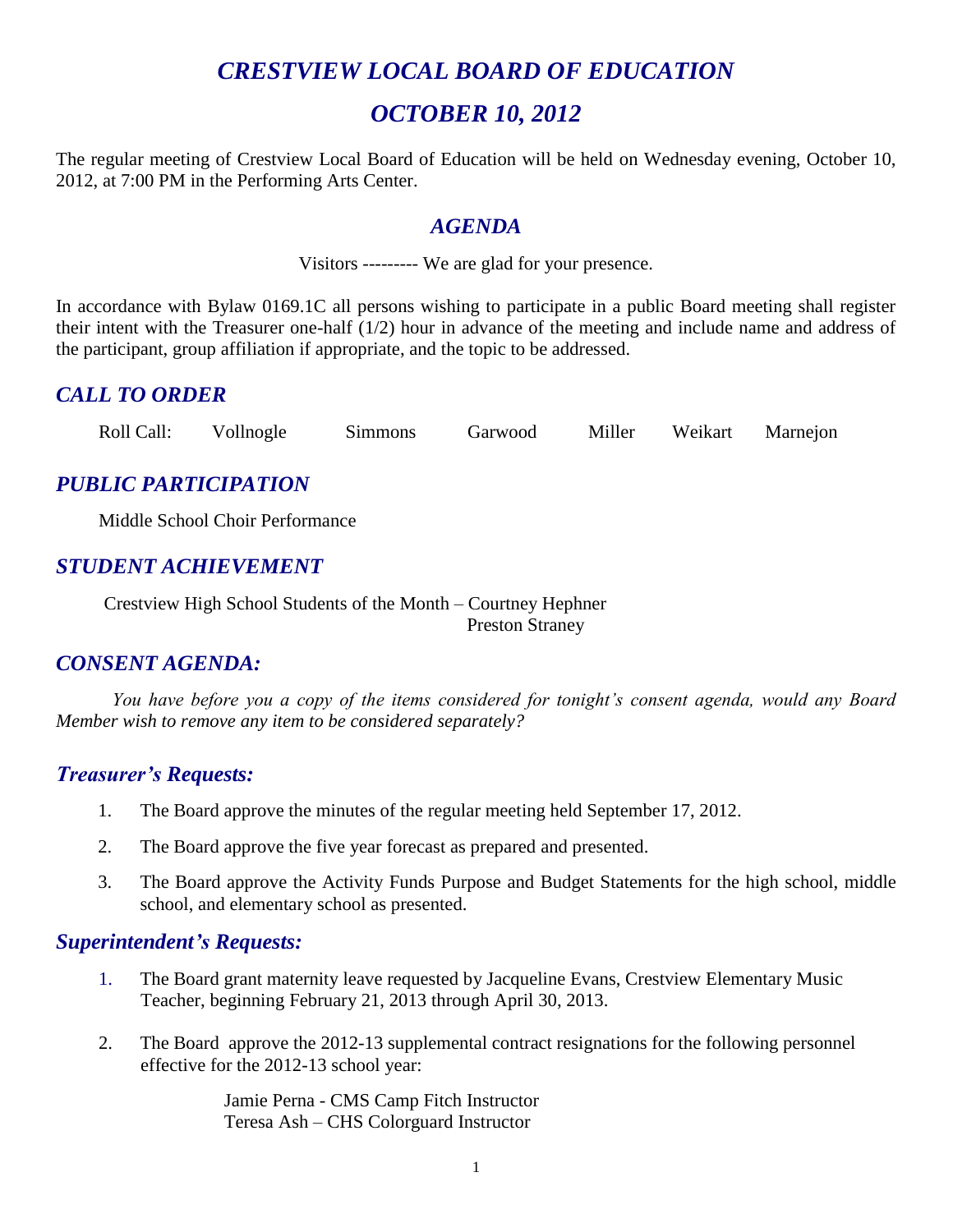3. The Board approve the supplemental contracts to the following certificated personnel for the 2012- 13 school year as per salary schedule for the assignments designated; all required reports are on file.

> Jamie Perna – CHS Art Club Gregory Woolman – CMS Camp Fitch Tanja Simione – CHS Varsity Girls Track Coach

4. The Board grant a supplemental contract to the following nonteaching personnel for the 2012-13 school year as per salary schedule for the assignment designated pursuant to O.R.C. 3313.53; pending receipt of required reports:

> Gerard Grimm – CHS Freshman Boys Basketball Coach Gerard Grimm – CHS Varsity Assistant Baseball Coach William Miller – CHS Junior Varsity Boys Basketball Coach Emily Corll – CHS Junior Varsity Girls Basketball Coach

5. The Board approve the following as a non-paid volunteer for the 2012-13 school year; all required reports are on file:

Eric Ostrander – Volunteer Boys Basketball Coach

6. The Board approve the stipend payment to the following certificated personnel for the 2012-13 school year as per salary schedule for the assignments designated; all required reports are on file:

> Michelle Shaffer - Cooperating Teacher Supervision of student teachers Laura Dedo-Spencer - Cooperating Teacher Supervision of student teachers

7. The Board approve to revise the following substitute employee salary schedules effective January 1, 2013 to comply with new minimum wage law:

| Secretaries        | 7.85 per hour |
|--------------------|---------------|
| Cooks              | 7.85 per hour |
| Cafeteria Cashiers | 7.85 per hour |
| Cafeteria Servers  | 7.85 per hour |

8. The Board approve the following non-teaching personnel be placed on the approved substitute list for the 2012-13 school year, substitute basis only, according to wage rate for the assignment designated; all required reports are on file:

*Cafeteria Cooks, Cashiers, Servers and Dishwashers* - Barbara Miller

9. The Board approve the following licensed personnel be placed on the approved substitute list for the 2012-13 school year, be granted a limited teaching contract, substitute basis only, according to salary schedule; all required reports are on file:

#### *High School, Middle School & Elementary School*

Bryce Bezdek – General Education Amy Cannon – General Education

## **END of CONSENT AGENDA**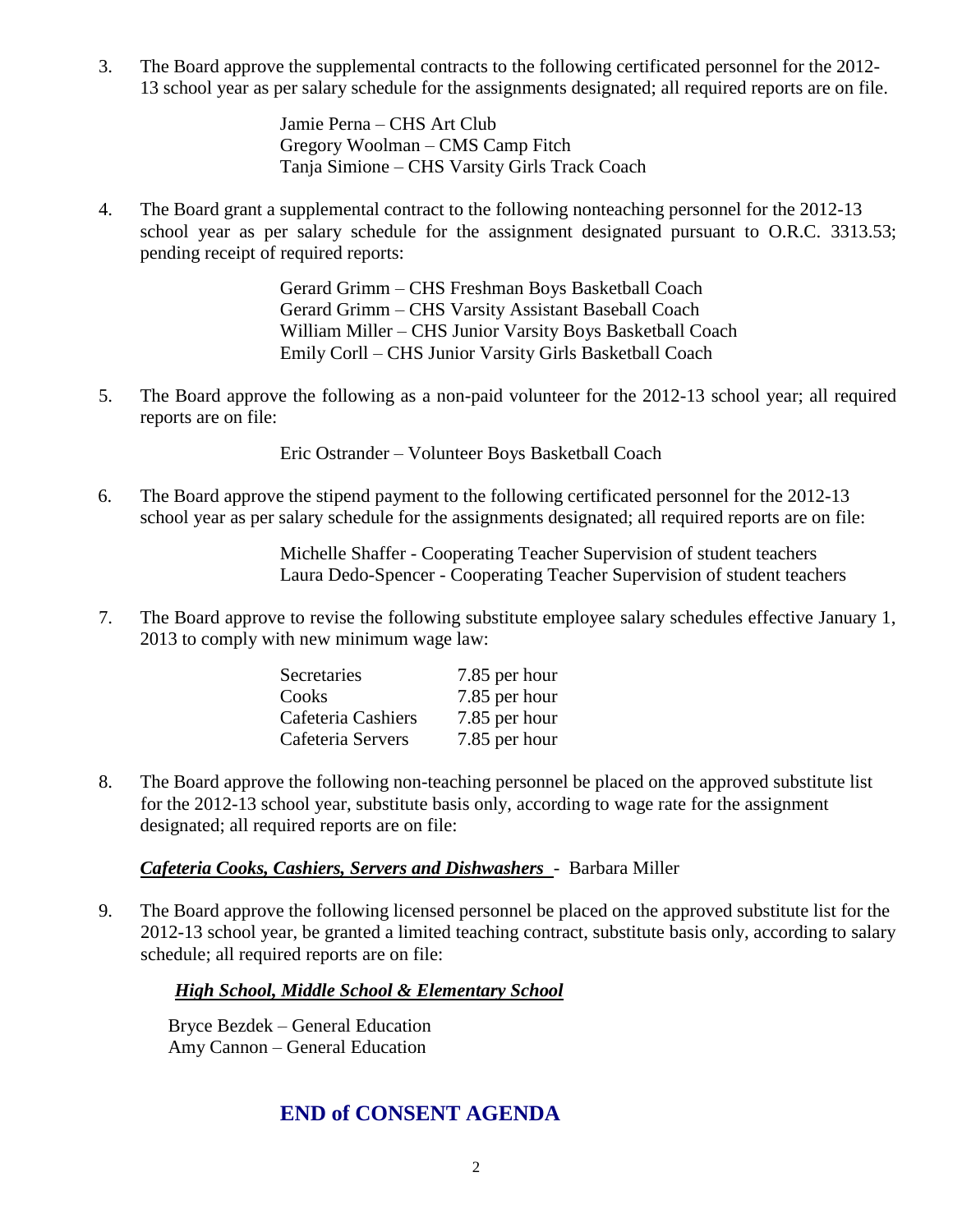Recommend: The Board approve the consent agenda as presented:

|          | Moved by ______, second by ______ to approve consent agenda. Vote yes: |                       |  |
|----------|------------------------------------------------------------------------|-----------------------|--|
| Vote no: | Absent <sup>.</sup>                                                    | Motion carried Tailed |  |

## *Treasurer's Requests/Recommendations not included in Consent Agenda:*

1. Recommend: The Board approve financial reports and investments as prepared and presented.

| Moved by | second by | Vote yes: |                |        | Vote no: |  |
|----------|-----------|-----------|----------------|--------|----------|--|
|          | Absent:   |           | Motion carried | Failed |          |  |

- 2. Recommend: The Board accept Donations from:
	- a. Crestview Soccer Club \$120.00 for Varsity Boys Soccer net
	- b. Mr. & Mrs. Wade Hart & family  $$ 20.00$  for CMS Cheerleading
	- c. James & Crystal Weikart \$ 50.00 for CHS Football gameball

Moved by \_\_\_\_\_, second by \_\_\_\_\_. Vote yes:  $\frac{1}{\sqrt{2}}$ , \_\_\_\_, \_\_\_\_, \_\_\_\_, \_\_\_\_. Vote no: \_\_\_, \_\_\_\_\_, \_\_\_\_\_\_, \_\_\_\_\_\_\_. Absent: \_\_\_\_\_\_, \_\_\_\_\_\_. Motion carried \_\_\_\_\_\_. Failed \_\_\_\_\_.

3. Recommend: The Board approve a resolution to contract with for the property, fleet and liability insurance as recommended by Charlene A. Mercure, Treasurer, effective October 24, 2012 through October 24, 2013 in the total amount of  $\$ 

Moved by \_\_\_\_\_, second by \_\_\_\_\_. Vote yes: \_\_\_\_\_, \_\_\_\_\_, \_\_\_\_\_, \_\_\_\_\_, \_\_\_\_\_. Vote no: \_\_\_\_, ——, ——, ——, Absent: \_\_\_\_, \_\_\_\_\_. Motion carried \_\_\_\_\_. Failed \_\_\_\_.

## *Race To The Top:* Mr. Miller

#### *Board Reports:*

|    | 1. Career Center Report                   | Mr. Simmons     |
|----|-------------------------------------------|-----------------|
| 2. | <b>Student Achievement Liaison Report</b> | Dr. Miller      |
|    | 3. Legislative Report                     | Mr. Garwood     |
| 4. | <b>Student Board Member Report</b>        | Alexis Marnejon |

#### *Board Committee Reports:*

| 1. | Buildings & Grounds | Mr. Garwood   |
|----|---------------------|---------------|
|    | 2. Athletic Council | Mr. Simmons   |
|    | 3. Personnel        | Mr. Vollnogle |
|    | 4. Finance Audit    | Mr. Simmons   |
|    | 5. Policy           | Mr. Simmons   |
|    | 6. Communications   | Mr. Weikart   |
|    | 7. Insurance        | Mr. Vollnogle |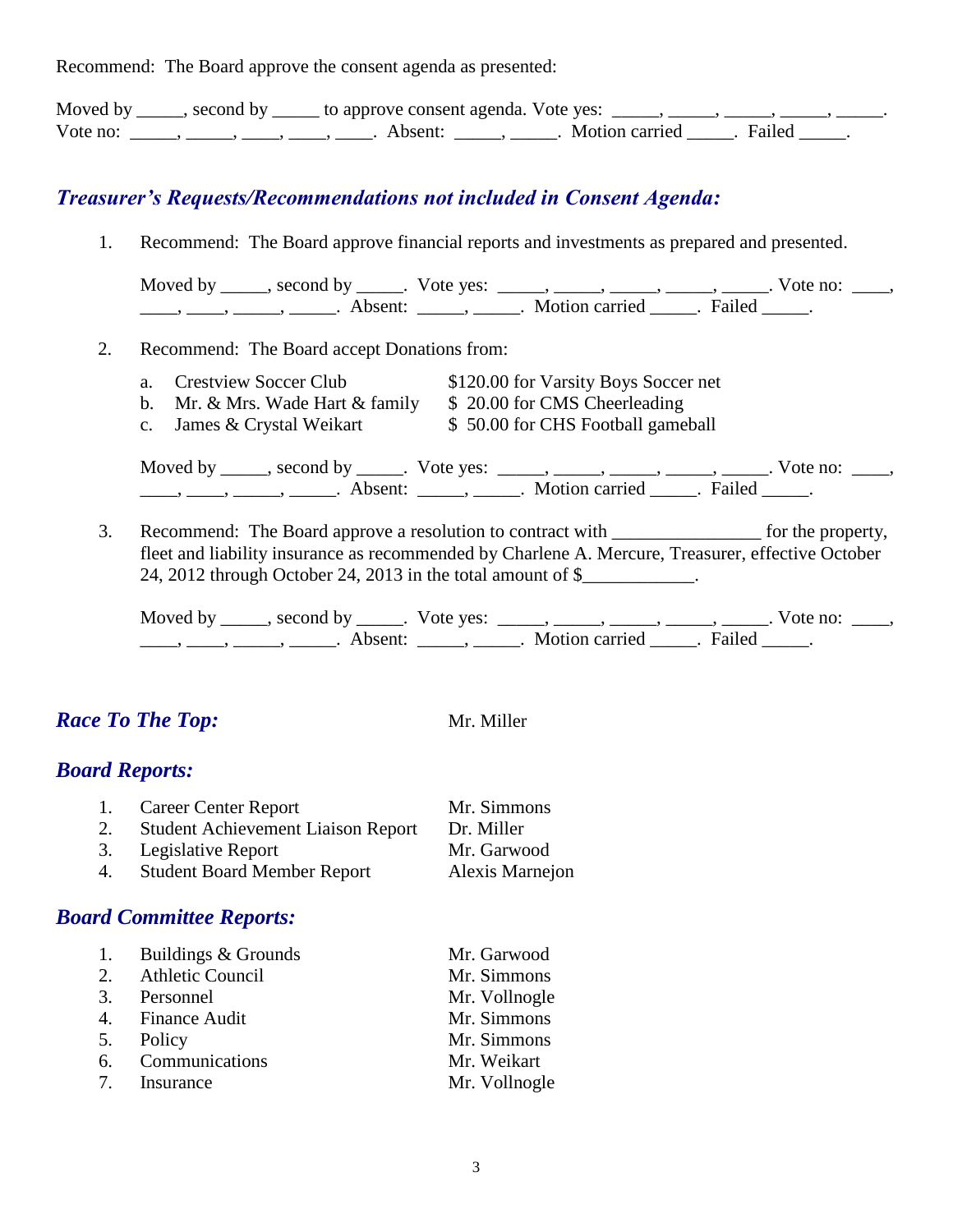#### *Administrative Reports:*

| 1. | <b>Elementary School</b> | Mrs. Dangerfield     |
|----|--------------------------|----------------------|
| 2. | Middle School            | Mr. Richardson       |
| 3. | High School              | Mrs. Dickson         |
| 4. | <b>Special Education</b> | Mr. Hill             |
| 5. | Athletic                 | Mr. Cusick/Mrs. Sapp |
| 6. | Lunchroom                | Mrs. Peddicord       |
| 7. | Technology               | Mr. Miller           |
| 8. | Transportation           | Mr. Floor            |
| 9. | Maintenance              | Mr. Radman           |
|    |                          |                      |

## **Superintendent's Report:** Mr. Dilling

## *Superintendent's Requests/Recommendations not included in Consent Agenda:*

1. Recommend: The Board approve a contract with Tim Hephner Lawn Care, for snow removal at district sites for the 2012-13 school year.

Moved by \_\_\_\_\_, second by \_\_\_\_\_. Vote yes: \_\_\_\_\_, \_\_\_\_\_, \_\_\_\_\_, \_\_\_\_\_, \_\_\_\_\_. Vote no: \_\_\_\_,  $\overline{\phantom{a}}$ ,  $\overline{\phantom{a}}$ ,  $\overline{\phantom{a}}$ ,  $\overline{\phantom{a}}$ ,  $\overline{\phantom{a}}$  Absent:  $\overline{\phantom{a}}$ ,  $\overline{\phantom{a}}$ ,  $\overline{\phantom{a}}$ ,  $\overline{\phantom{a}}$ ,  $\overline{\phantom{a}}$ ,  $\overline{\phantom{a}}$ ,  $\overline{\phantom{a}}$ ,  $\overline{\phantom{a}}$ ,  $\overline{\phantom{a}}$ ,  $\overline{\phantom{a}}$ ,  $\overline{\phantom{a}}$ ,  $\overline{\phant$ 

2. Recommend: The Board grant a supplemental contract to Sheena Montgomery to serve as the "teacher mentor" for the Race to the Top Advanced Placement Virtual Grant for the 2012-13 school year.

Moved by \_\_\_\_\_, second by \_\_\_\_\_. Vote yes: \_\_\_\_\_, \_\_\_\_\_, \_\_\_\_\_, \_\_\_\_\_, \_\_\_\_\_. Vote no: \_\_\_\_, \_\_\_\_\_, \_\_\_\_\_, \_\_\_\_\_\_. Absent: \_\_\_\_\_, \_\_\_\_\_. Motion carried \_\_\_\_\_. Failed \_\_\_\_\_.

3. Recommend: The Board grant a supplemental contract to Randi Yazvak for 20 extended days at the per diem rate for the 2012-13 school year to complete the required training for Project Lead the Way.

Moved by \_\_\_\_\_, second by \_\_\_\_\_. Vote yes:  $\_\_\_\_\_\_\_\_\_\_\_\_\_\_\_$  \_\_\_\_\_, \_\_\_\_\_, \_\_\_\_\_. Vote no:  $\_\_\_\_\_\_\$ \_\_\_\_\_, \_\_\_\_\_\_, \_\_\_\_\_\_\_. Absent: \_\_\_\_\_\_, \_\_\_\_\_\_. Motion carried \_\_\_\_\_\_. Failed \_\_\_\_\_.

4. Recommend: The Board approve entering into a Memorandum of Understanding #5 between Crestview OAPSE Chapter #300 and the Crestview Local Board of Education to amend the Wage Rate Schedule (Appendix  $A \& B$ ) to reflect the changes in the federal minimum wage schedule that will become effective on January 1, 2013.

Moved by \_\_\_\_\_, second by \_\_\_\_\_. Vote yes: \_\_\_\_\_, \_\_\_\_\_, \_\_\_\_\_, \_\_\_\_\_, \_\_\_\_\_. Vote no: \_\_\_\_,  $\frac{1}{\sqrt{2}}$ ,  $\frac{1}{\sqrt{2}}$ ,  $\frac{1}{\sqrt{2}}$ ,  $\frac{1}{\sqrt{2}}$ ,  $\frac{1}{\sqrt{2}}$ ,  $\frac{1}{\sqrt{2}}$ ,  $\frac{1}{\sqrt{2}}$ ,  $\frac{1}{\sqrt{2}}$ ,  $\frac{1}{\sqrt{2}}$ ,  $\frac{1}{\sqrt{2}}$ ,  $\frac{1}{\sqrt{2}}$ ,  $\frac{1}{\sqrt{2}}$ ,  $\frac{1}{\sqrt{2}}$ ,  $\frac{1}{\sqrt{2}}$ ,  $\frac{1}{\sqrt{2}}$ ,  $\frac{1}{\sqrt{2}}$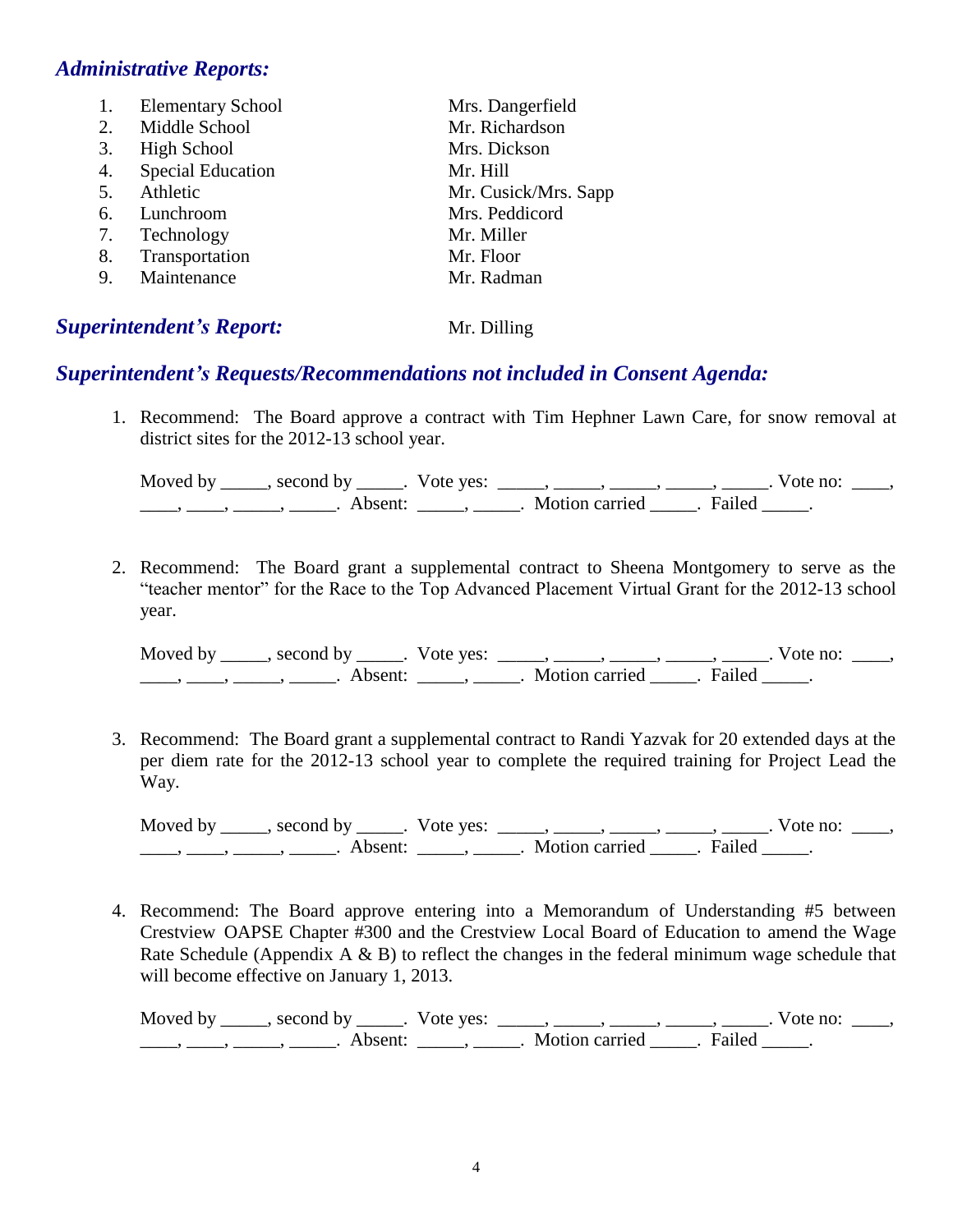| <b>Policy/Bylaw Number</b> | <b>Description</b>                                                                                                                                             | <b>New/Revised/Replacement</b> |
|----------------------------|----------------------------------------------------------------------------------------------------------------------------------------------------------------|--------------------------------|
| 0167.2                     | Use of Personal Communication Devices                                                                                                                          | <b>New</b>                     |
| 1411                       | <b>Whistleblower Protection</b>                                                                                                                                | Revised                        |
| 1422                       | Nondiscrimination & Equal Employment Opportunity                                                                                                               | <b>New</b>                     |
| 2260                       | Nondiscrimination & Access to Equal Employment Oppt.                                                                                                           | Revised                        |
| 2340                       | Field & Other District Sponsored Trips                                                                                                                         | Revised                        |
| 2623                       | Student Assessment & Academic Intervention Services                                                                                                            | Revised                        |
| 2623.02                    | Third Grade Reading Guarantee                                                                                                                                  | <b>New</b>                     |
| 3122                       | Nondiscrimination & Equal Employment Opportunity                                                                                                               | Revised                        |
| 3142                       | Non-Renewal of a Teacher Contract                                                                                                                              | Revised                        |
| 3211                       | <b>Whistleblower Protection</b>                                                                                                                                | Revised                        |
| 4122                       | Nondiscrimination & Equal Employment Opportunity                                                                                                               | Revised                        |
| 4211                       | <b>Whistleblower Protection</b>                                                                                                                                | Revised                        |
| 5112                       | <b>Entrance Requirements</b>                                                                                                                                   | Revised                        |
| 5136                       | <b>Personal Communication Devices</b>                                                                                                                          | Replacement                    |
| 5136VI                     | <b>Wireless Communication Devices</b>                                                                                                                          | Delete                         |
| 5136V2                     | <b>Wireless Communication Devices</b>                                                                                                                          | Delete                         |
| 5410                       | Promotion, Academic Acceleration, Placement, & Retention                                                                                                       | Revised                        |
| 5460                       | <b>Graduation Requirements</b>                                                                                                                                 | Revised                        |
| 5517.01                    | Bullying & Other Forms of Aggressive Behavior                                                                                                                  | Revised                        |
| 6107                       | Auth. To Accept & Distribute Electronic Records &                                                                                                              | <b>New</b>                     |
|                            | To use Electronic Signatures                                                                                                                                   |                                |
| 7300                       | Disposition of Real Property/Personal Property                                                                                                                 | Revised                        |
| 5730.02                    | <b>Staff Use of Personal Communication Devices</b>                                                                                                             | <b>New</b>                     |
| 7542                       | Access to District Technology Resources from Personal<br><b>Communication Devices</b>                                                                          | Replacement                    |
| 8120                       | The Declaration Regarding Material                                                                                                                             | Delete                         |
|                            | Assistance/Non-Assistance to a Terrorist Organization (DMA)                                                                                                    |                                |
| 8210                       | <b>School Calendar</b>                                                                                                                                         | Revised                        |
| 8462                       | Student Abuse & Neglect                                                                                                                                        | Revised                        |
| 8800                       | Religious/Patriotic Ceremonies & Observances                                                                                                                   | Revised                        |
| 8900                       | Anti-Fraud                                                                                                                                                     | Revised                        |
|                            | Moved by _____, second by _____. Vote yes: _____, _____, _____, _____, ______. Vote no: ____, _____, Absent: _____, _____. Motion carried _____. Failed _____. |                                |
|                            |                                                                                                                                                                |                                |

5. Recommend : The Board review the following Board Policies/Bylaws which will be presented for approval at the November 14, 2012 board meeting:

6. Recommend: The Board authorize the Superintendent and Treasurer to notify the Ohio School Facilities Commission of the decision to defer participation in a school facilities project until a future year.

Moved by \_\_\_\_\_, second by \_\_\_\_\_. Vote yes:  $\_\_\_\_\_\_\_\_\_\_\_\_\_\_\_$  \_\_\_\_\_, \_\_\_\_\_, \_\_\_\_\_. Vote no:  $\_\_\_\_\_\_\$ \_\_\_\_\_, \_\_\_\_\_, \_\_\_\_\_\_\_. Absent: \_\_\_\_\_\_, \_\_\_\_\_\_. Motion carried \_\_\_\_\_\_. Failed \_\_\_\_\_.